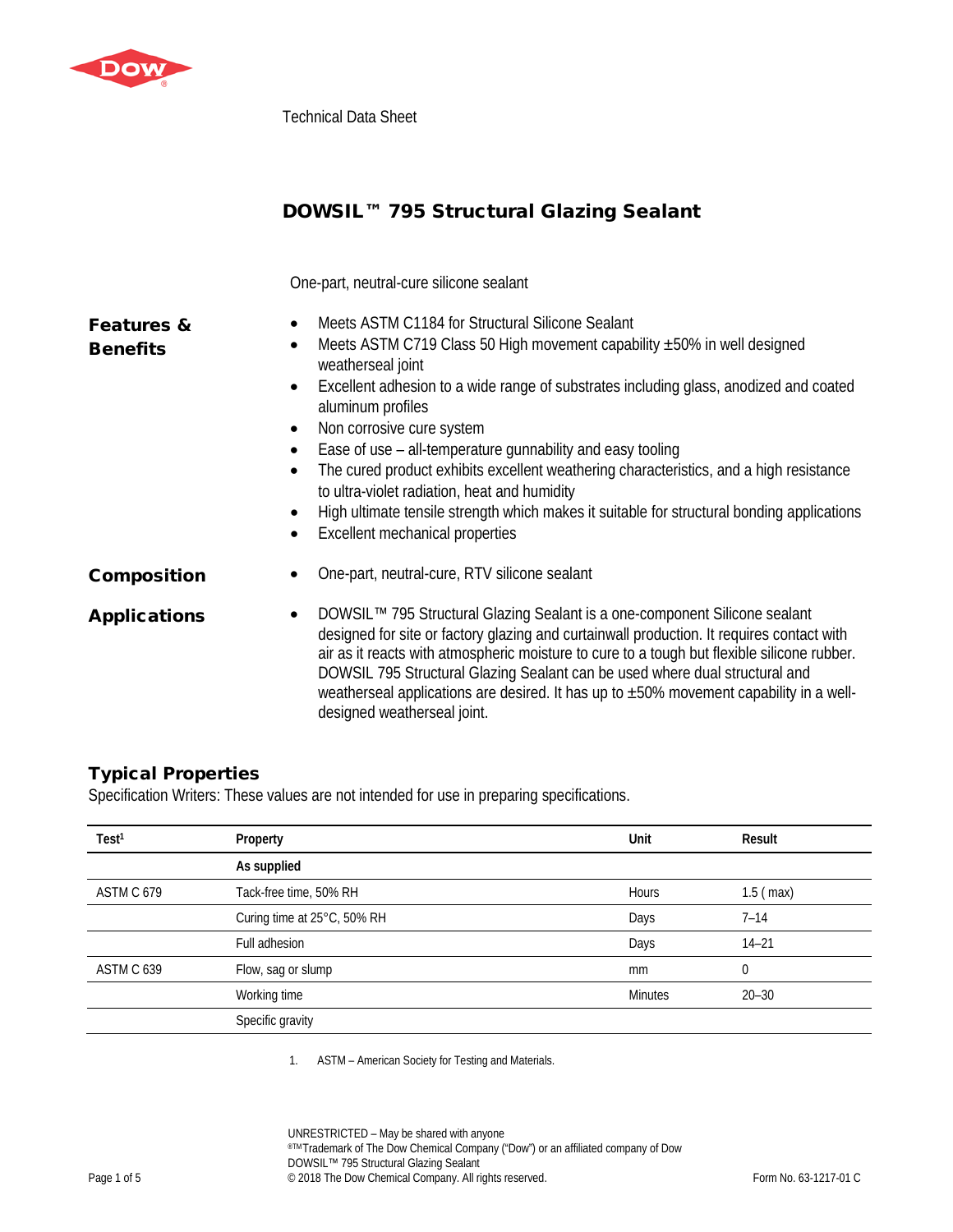### Typical Properties (Cont.)

| <b>Test</b>        | Property                                                                                                              | Unit   | Result |
|--------------------|-----------------------------------------------------------------------------------------------------------------------|--------|--------|
|                    | VOC content <sup>2</sup>                                                                                              | g/l    | 32     |
|                    | As cured - 7 days at 25°C (77°F), 50% RH                                                                              |        |        |
| ASTM D 412         | Tensile strength (ultimate)                                                                                           | MPa    | 2.3    |
|                    | Elongation                                                                                                            | %      | 670    |
| ASTM C 661         | Durometer hardness, Shore A                                                                                           | Points | 35     |
| ASTM D 624         | Tear strength, die B                                                                                                  | kN/m   | 13     |
|                    | As cured - after 21 days at 25°C (77°F), 50% RH                                                                       |        |        |
| ASTM C 794         | Peel strength                                                                                                         | kg/cm  | 8.5    |
| <b>ASTM C 1135</b> | Tensile strength, at 100% elongation                                                                                  | MPa    | 0.6    |
|                    | Ultimate tensile strength, at break                                                                                   | MPa    | 1.2    |
|                    | Ultimate elongation at break                                                                                          | %      | 400    |
| ASTM C 719         | Joint movement capability                                                                                             | %      | ±50    |
|                    | As cured – after 21 days at 25°c, 50% relative humidity followed by 5,000 hours in a quv weatherometer, ASTM G 154-06 |        |        |
| <b>ASTM C 1135</b> | Tensile strength, at 100% elongation                                                                                  | MPa    | 0.6    |
|                    | Ultimate tensile strength, at break                                                                                   | MPa    | 1.1    |

2. Based on South Coast Air Quality Management District of California. Maximum VOC is listed both inclusive and exclusive of water and exempt compounds. For a VOC data sheet for a specific sealant color, please send your request to Dow .

**Description** DOWSIL 795 Structural Glazing Sealant is a one-part, neutral-cure, architectural-grade sealant that easily extrudes over a wide temperature range. This cold-applied, non-sagging silicone material cures to a medium- modulus rubber upon exposure to atmospheric moisture. The cured sealant is durable and flexible enough to accommodate ±50% movement of original joint dimension when installed in a properly designed weatherseal joint. In a properly designed structurally glazed joint, the sealant is strong enough to support glass and other panel materials under high wind-load and seismic effects.

> DOWSIL 795 Structural Glazing Sealant meets the requirements of: ASTM Specification C 1184 for structural silicone sealants ASTM Specification C 920, Class 50.



Approvals/ Specifications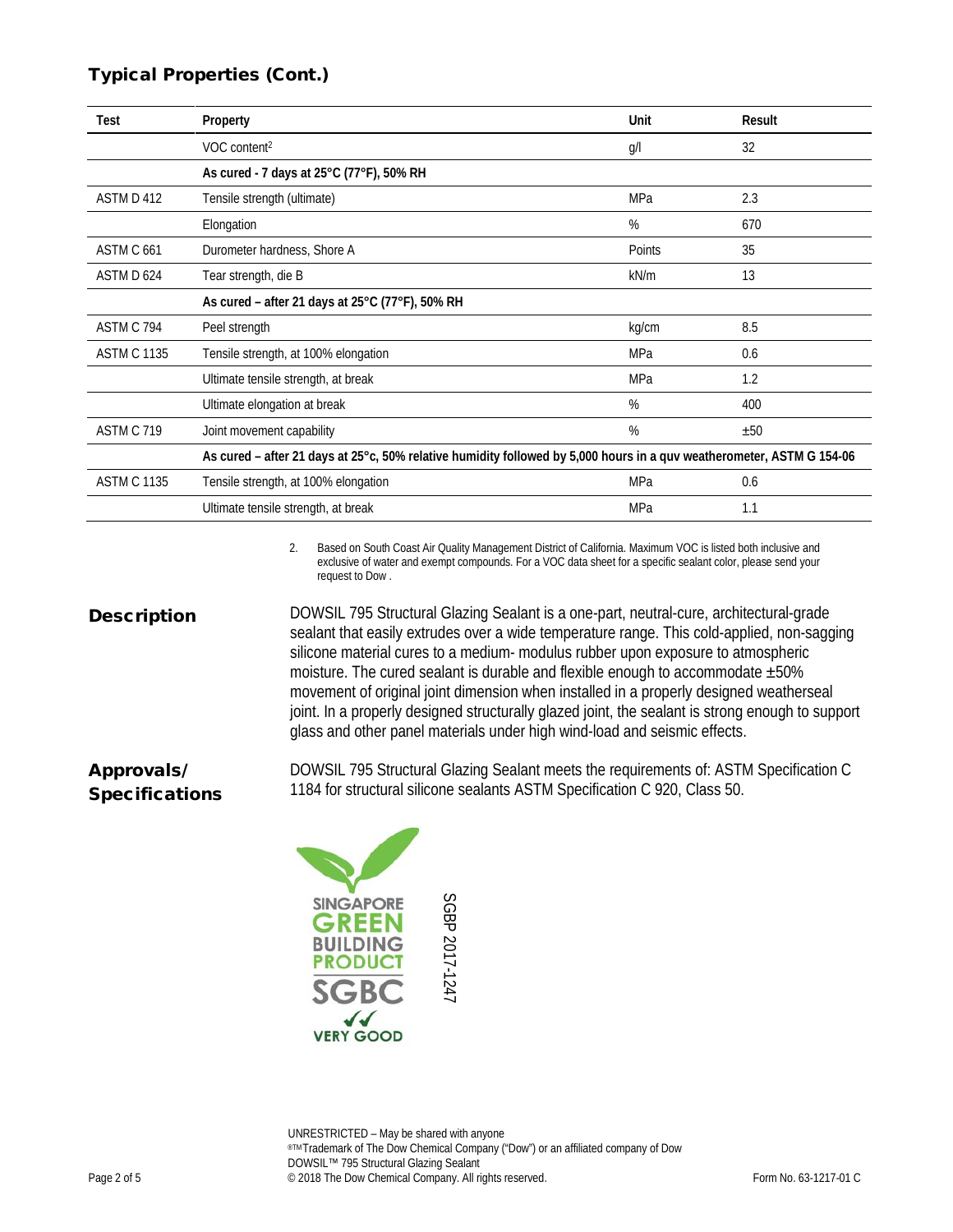| <b>Colors</b>                          | DOWSIL 795 Structural Glazing Sealant is available in 4 colors: black, white, gray and<br>bronze.                                                                                                                                                                                                                                                                                                                                                                                                                                                                                                                                                                                                               |
|----------------------------------------|-----------------------------------------------------------------------------------------------------------------------------------------------------------------------------------------------------------------------------------------------------------------------------------------------------------------------------------------------------------------------------------------------------------------------------------------------------------------------------------------------------------------------------------------------------------------------------------------------------------------------------------------------------------------------------------------------------------------|
| <b>How To Use</b>                      | When DOWSIL 795 Structural Glazing Sealant is used in structural applications the<br>structural joint design MUST be reviewed by a technical service specialist.                                                                                                                                                                                                                                                                                                                                                                                                                                                                                                                                                |
|                                        | Complete design and installation guidelines are contained in the Asia Technical Manual,<br>and must be followed for warranty applications when using this product.                                                                                                                                                                                                                                                                                                                                                                                                                                                                                                                                              |
| <b>Joint Design</b>                    | Structural joints sealed with DOWSIL 795 Structural Glazing Sealant should have a<br>minimum depth (or bite) of 6 mm. For large site-glazed joints the sealant or bite should be<br>not more than 12 mm when the sealant can cure from one side only. When an open-cell<br>moisture-permeable spacer tape is used, a structural bite up to 24 mm can cure to optimum<br>strength. The exact structural bite should always be calculated. The thickness of the<br>structural sealant joint or glueline should be 6 mm minimum. As it must accommodate<br>thermal and dynamic movements the actual joint movements should be calculated. Ideally<br>the bite to glueline ratio should be not more than about 3:1. |
| <b>Accessory</b><br><b>Selection</b>   | The appropriate selection of all accessories such as setting blocks and backing materials is<br>important to avoid discoloration or adhesion-related problems due to incompatibility. Dow<br>will also assess the suitability of proposed accessory materials as part of the standard<br>testing services. Silicone-based setting blocks are generally recommended for best<br>compatibility.                                                                                                                                                                                                                                                                                                                   |
| <b>Preparatory Work</b>                | Thoroughly clean all substrates to be sealed, removing all contaminants such as grease, oil,<br>dust, frost or water. All metal, glass, or other surfaces should be cleaned with the<br>recommended solvent, using a lint free cloth.                                                                                                                                                                                                                                                                                                                                                                                                                                                                           |
| <b>Method Of</b><br><b>Application</b> | Install backing material or joint filler, setting blocks, spacer shims and tapes. Mask areas<br>adjacent to joints to ensure neat sealant lines. Apply DOWSIL 795 Structural Glazing<br>Sealant in a continuous operation using positive pressure. (The sealant can be applied<br>using many types of air-operated guns and most types of bulk dispensing equipment.)<br>Before a skin forms (typically within 15 minutes), tool the sealant with light pressure to<br>spread the sealant against the backing material and joint surfaces. Remove masking tape<br>as soon as the bead is tooled.                                                                                                                |
| <b>Handling</b><br><b>Precautions</b>  | PRODUCT SAFETY INFORMATION REQUIRED FOR SAFE USE IS NOT INCLUDED IN<br>THIS DOCUMENT. BEFORE HANDLING, READ PRODUCT AND SAFETY DATA SHEETS<br>AND CONTAINER LABELS FOR SAFE USE, PHYSICAL AND HEALTH HAZARD<br>INFORMATION. THE SAFETY DATA SHEET IS AVAILABLE ON THE DOW WEBSITE AT<br>CONSUMER.DOW.COM, OR FROM YOUR DOW SALES APPLICATION ENGINEER, OR<br>DISTRIBUTOR, OR BY CALLING DOW CUSTOMER SERVICE.                                                                                                                                                                                                                                                                                                   |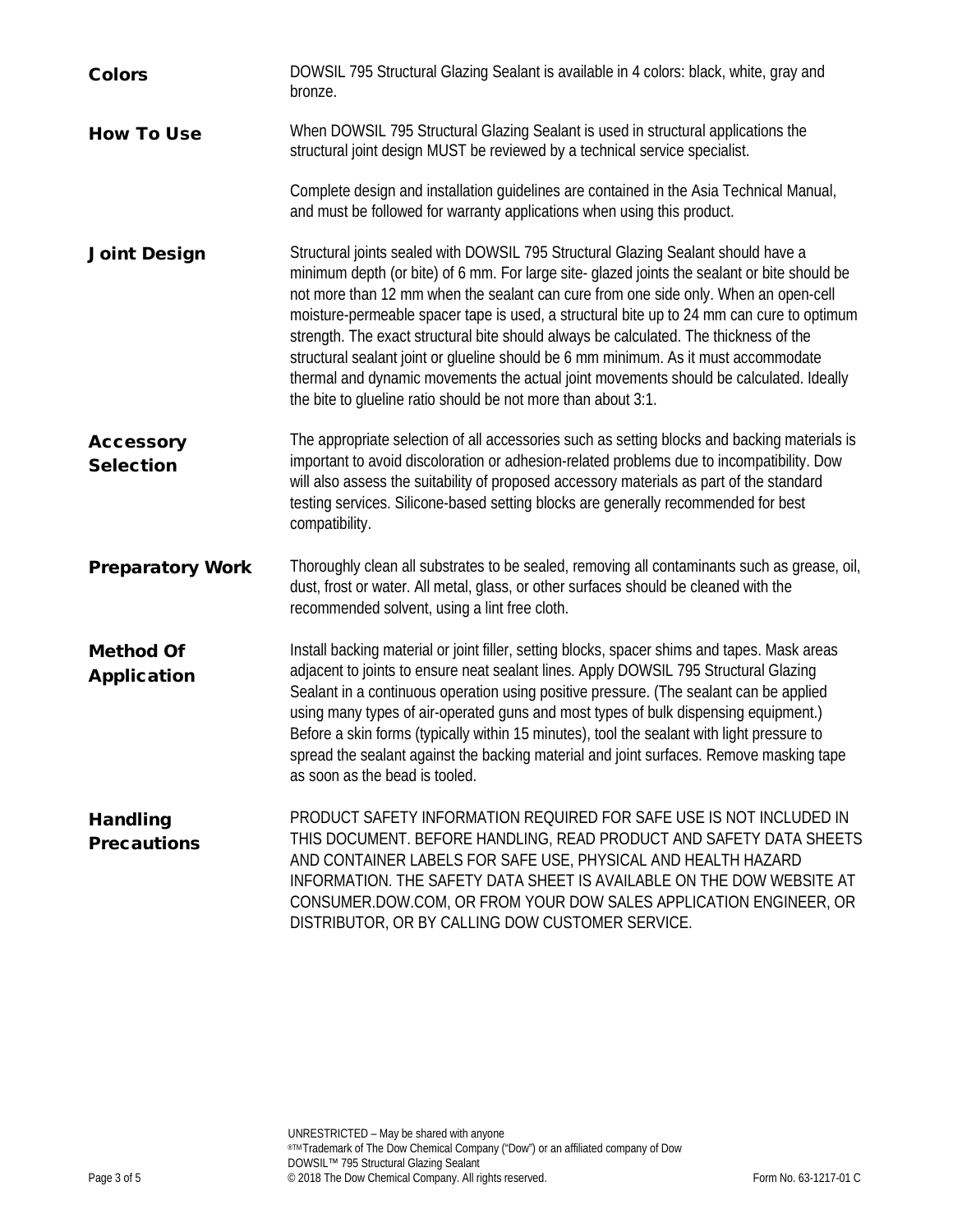| <b>Usable Life And</b><br><b>Storage</b>                        | When stored at or below 27°C (80°F), DOWSIL 795 Structural Glazing Sealant has a shelf<br>life of 12 months from the date of manufacture. Refer to product packaging for "Use By<br>Date."                                                                                                                                                      |
|-----------------------------------------------------------------|-------------------------------------------------------------------------------------------------------------------------------------------------------------------------------------------------------------------------------------------------------------------------------------------------------------------------------------------------|
|                                                                 | When stored at or below 27°C (80°F), DOWSIL 795 Structural Glazing Sealant has a shelf<br>life of 12 months from the date of manufacture. Refer to product packaging for "Use By<br>Date."                                                                                                                                                      |
|                                                                 | Questions about the use of DOWSIL 795 Structural Glazing Sealant can be answered by<br>calling your local application sales engineer. Our laboratory personnel and technical service<br>staff are also available for assistance.                                                                                                                |
| <b>Packaging</b><br><b>Information</b>                          | DOWSIL 795 Structural Glazing Sealant is supplied in 300 ml disposable plastic cartridges<br>and 600 ml foil sausages.                                                                                                                                                                                                                          |
| <b>Limitations</b>                                              | This product is neither tested nor represented as suitable for medical or pharmaceutical<br>uses.                                                                                                                                                                                                                                               |
|                                                                 | DOWSIL 795 Structural Glazing Sealant should not be used for structural applications<br>without the prior written approval of the Construction Industry Technical Services<br>Department. Each project should be specifically and separately approved by Dow.                                                                                   |
|                                                                 | Project specific approval involves the following prerequisites:                                                                                                                                                                                                                                                                                 |
|                                                                 | Joint dimensioning and print reviews.<br>$\bullet$<br>Successful laboratory adhesion and compatibility testing to all building components.<br>٠<br>Observance of professional sealant application and workmanship standards.<br>$\bullet$<br>Users should always consult the Technical Services Department for adhesion<br>٠<br>recommendation. |
|                                                                 | Dow shall not be held liable for any possible claims arising from structural glazing use of<br>DOWSIL 795 Structural Glazing Sealant for projects which have not been specifically<br>approved by Dow.                                                                                                                                          |
|                                                                 | For projects which have been approved, Dow will issue a structural adhesion warranty on a<br>case by case basis at the user's request. It is the user's exclusive responsibility to ensure<br>project compliance with local building regulations.                                                                                               |
| <b>Health And</b><br><b>Environmental</b><br><b>Information</b> | To support customers in their product safety needs, Dow has an extensive Product<br>Stewardship organization and a team of product safety and regulatory compliance specialists<br>available in each area.                                                                                                                                      |
|                                                                 | For further information, please see our website, www.consumer.dow.com or consult your<br>local Dow representative.                                                                                                                                                                                                                              |